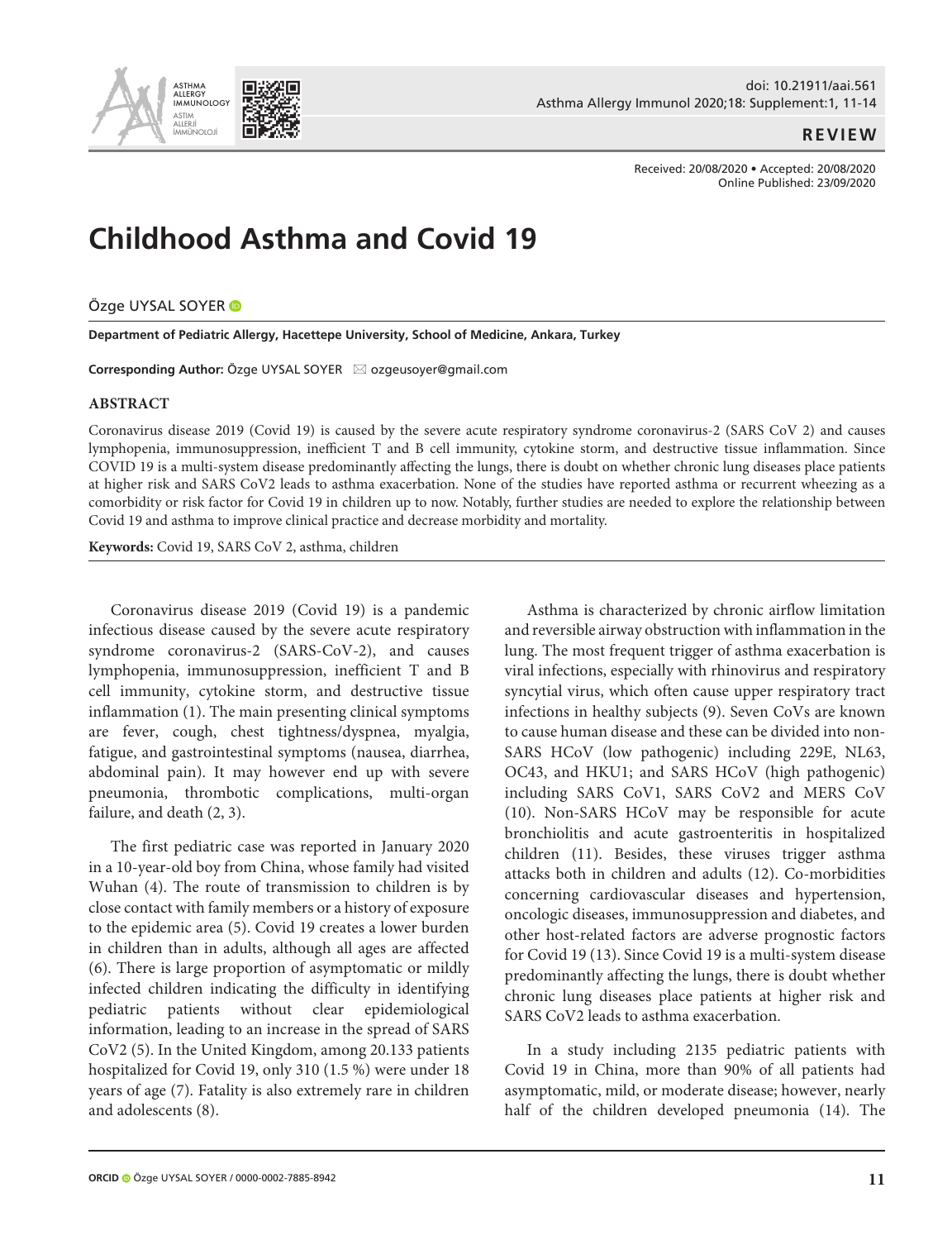presenting respiratory manifestations in children were mainly dry cough, pharyngeal erythema, tachypnea, and rarely rhinorrhea and nasal congestion (15). The chest radiograph reveals infiltration of the bronchovascular bundles, wide-spread patchy consolidation, and reduction of transparency (16). The CT findings of Covid 19 in pediatric patients are not specific and include ground glass opacity, mainly in the peripheral and posterior lungs with more localized extent, lower attenuation, and less lobular involvement, consolidation and interlobular septal thickening (17). Pediatric data regarding SARS-CoV-2 infection in patients with underlying chronic conditions are limited. Lu et al. have reported 3 children hospitalized in the intensive care unit among 171 PCR-confirmed Covid 19 cases with comorbidities including hydronephrosis, leukemia, and invagination (18). In Spain, 25 children in a cohort of 41 subjects have been hospitalized due to SARS CoV2 and four children have been transferred to the intensive care unit, with one having a history of recurrent wheezing. The diagnosis on admission were bronchiolitis  $(n=5)$  and asthma exacerbation  $(n=1)$  in some of these patients (19). The CDC Covid 19 Response Team has reported that data were available for 345 pediatric cases on underlying conditions, 80 (23%) had at least one underlying condition, among 2572 pediatric patients (median age was 11 years). The most common underlying conditions were chronic lung disease (including asthma) (n=40), cardiovascular disease (n=25), and immunosuppression  $(n=10)$  (20). An international online survey, which was conducted to describe the impact of Covid 19 on pediatric asthma services and the disease burden caused by these patients, included 61 pediatric allergy centers from 27 countries. Suspected cases (n=100) of Covid 19 in children with asthma were reported in only 14% of centers and only 15 patients were confirmed. The most frequent respiratory symptoms were cough (73%), nasal discharge or blockage (60%), wheeze (40%), and breathlessness (40%). Eleven of these children (73%) had mild disease, and 3 (20%) had moderate disease, and only 1 case (6.7%) was hospitalized due to Covid 19 (21).

None of the studies have reported asthma or recurrent wheezing as a comorbidity or risk factor for Covid 19 in children up to now. This was also similar in two adult studies published from China (22, 23). However, the prevalence of asthma was 9% in 5700 patients hospitalized with Covid 19 from all age groups in the New York City area (24). The UK experience showed that 14% of admissions were patients with asthma (7). In Russia, Avdeev et al. demonstrated the prevalence of asthma was 1.8% among 1307 intensive care unit (ICU) patients with SARS-CoV-2 pneumonia who required mechanical ventilation (25). SARS-CoV-2 enters the cell by the SARS-CoV receptor angiotensin-converting enzyme 2 (ACE2) and uses a serine protease transmembrane serine protease 2 (TMPRSS2) for S protein priming of the virus (26). Kimura et al. demonstrated that IL-13 exposure reduced ACE2 and increased TMPRSS2 expression in the airway epithelial cells of asthmatic patients. Also, tissues from type 2 cytokine-high allergic patients showed significantly lower expression of ACE2 (27). Inhaled corticosteroids might at least partly prevent the development of severe SARS-CoV-2 infection since inhaled corticosteroids were associated with lower ACE2 or TMPRSS2 gene expression in sputum from asthmatic patients (28, 29). Besides, serum ACE activities in children are reported to be higher and increase progressively from 4 to 13 years of age, and then gradually decrease until reaching the values for adults (30). ACE may be structurally and functionally less mature in the airways of children (31). Children are still exposed to a variety of viruses including other coronaviruses and therefore may have better general antiviral defense mechanisms (31). The age-dependent maturation of the immune response occurs with repeated stimuli and results in enhanced innate function (trained immunity) representing innate immune memory, and it is formed by innate immunity cells that became "memory cells" after antigen exposure (32). In children with Covid 19, peripheral blood lymphocytes remain mostly in the normal range, suggesting less immune dysfunction compared to adults with decreased lymphocyte count and lymphocytopenia. In healthy children, lymphocytes and especially NK cells are higher in amount than in healthy adults (Figure 1) (32).



**Figure 1.** The reasons of the milder disease course of Covid 19 in children compared to adults.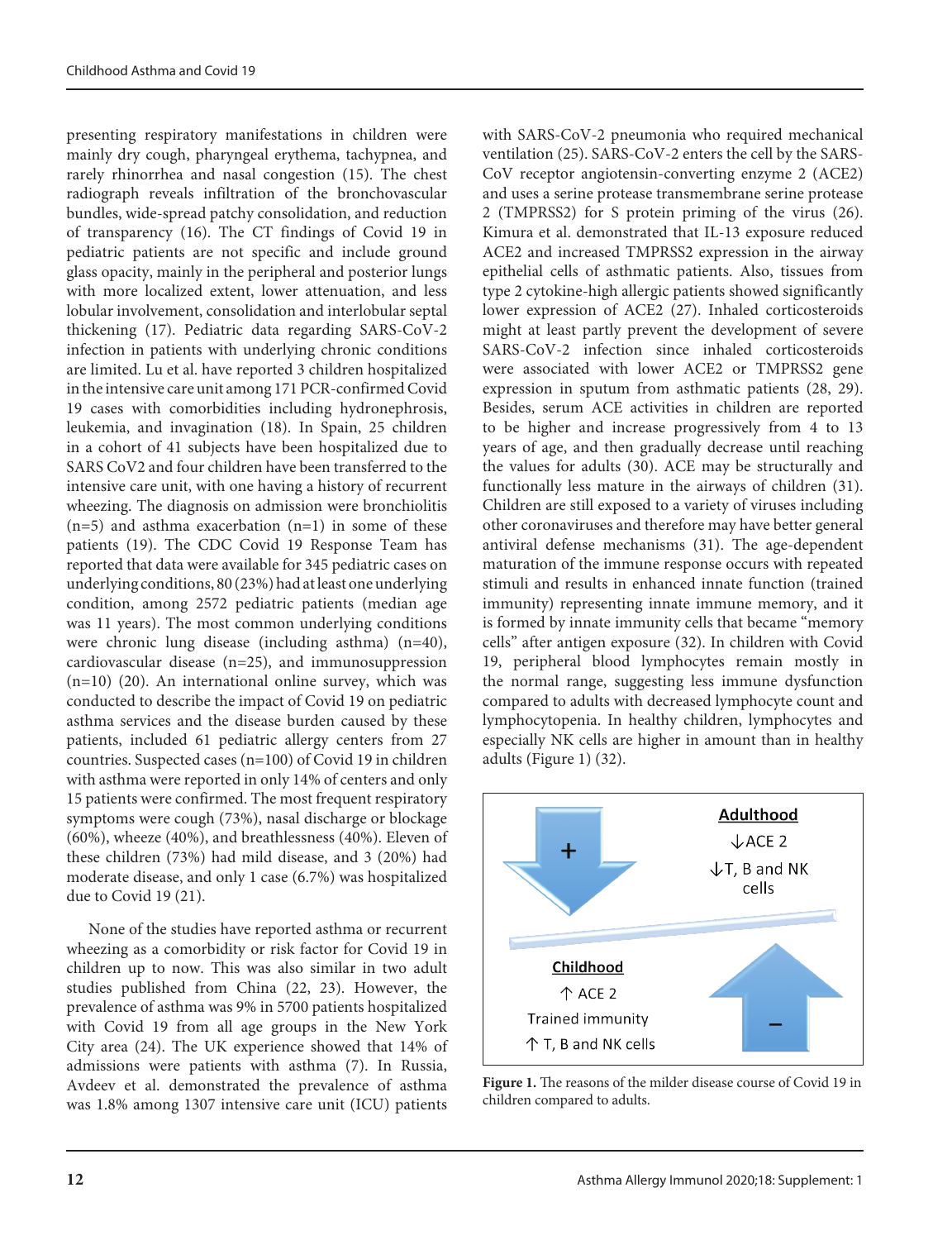#### **Table I. ARIA-EAACI statement.**

- 1. In areas where Covid 19 is prevalent, screening protocols for Covid 19 should be applied to anyone with worsening respiratory symptoms, and personal protective equipment should be used.
- 2. In areas where Covid 19 is prevalent, lung function testing procedures should be postponed if not deemed absolutely necessary; portable personal devices measuring PEF and FEV1 can be used in the meantime to monitor asthma control using the telemedicine approach.
- 3. In accordance with the Global Initiative for Asthma (GINA) patients with asthma should not stop their prescribed inhaled corticosteroid controller medication (or prescribed oral corticosteroids). Stopping inhaled corticosteroids may have serious consequences.
- 4. Long-term oral corticosteroids may sometimes be required to treat severe asthma, and it may be dangerous to stop them suddenly.
- 5. Oral steroids should continue to be used to treat severe asthma exacerbations.
- 6. In patients infected by SARS-CoV-2 (symptomatic or asymptomatic), nebulisation (which increases the risk of deposition of virus into the lower airways) should be replaced by spacers of large capacity.
- 7. In accordance with the NICE in non-SARS-CoV-2 infected patients, we propose
	- To continue biologics because there is no evidence that biological therapies for asthma suppress immunity
	- To consider whether the patient can be trained to self-administer, or could be treated at a community clinic or at home, if the patient usually attends a hospital for biological treatments,
	- To carry out routine monitoring of biological treatment remotely if possible
- 8. In SARS-CoV-2 infected patients we propose to cease the treatment until resolution of the disease is established, in accordance with the EAACI. Thereafter, the administration of the biological should be re-initiated.

## **CONCLUSION**

Children are at lower risk for Covid 19 and have a less severe course of the disease (33). However, it would be better not to underestimate Covid 19 in asthmatic children since there are still many unknowns. According to the ARIA-EAACI statement on asthma and Covid 19, patients with asthma should not stop their prescribed inhaled corticosteroid controller medication, and systemic corticosteroids should continue to be used to treat severe asthma exacerbations (Table 1) (34). Notably, further studies are needed to explore the relationship between Covid 19 and asthma to improve clinical practice and decrease morbidity and mortality.

### **REFERENCES**

- 1. Azkur AK, Akdis M, Azkur D, et al. Immune response to SARS-CoV-2 and mechanisms of immunopathological changes in Covid 19. Allergy 2020;75(7):1564-81.
- 2. Terpos E, Ntanasis-Stathopoulos I, Elalamy I, et al. Hematological findings and complications of Covid 19. Am J Hematol 2020;95(7):834-47.
- 3. Li J, Xu G, Yu H, Peng X, Luo Y, Cao C. Clinical characteristics and outcomes of 74 patients with severe or critical Covid 19. Am J Med Sci 2020;S0002-9629(20)30232-9.
- 4. Chan JF, Yuan S, Kok KH, et al. A familial cluster of pneumonia associated with the 2019 novel coronavirus indicating personto-person transmission: A study of a family cluster. Lancet 2020;395(10223):514-23.
- 5. Qiu H, Wu J, Hong L, Luo Y, Song Q, Chen D. Clinical and epidemiological features of 36 children with coronavirus disease 2019 (Covid 19) in Zhejiang, China: An observational cohort study. Lancet Infect Dis 2020;20(6):689-96.
- 6. Du W, Yu J, Wang H, et al. Clinical characteristics of Covid 19 in children compared with adults in Shandong Province, China. Infection 2020;48(3):445-52.
- 7. Docherty AB, Harrison EM, Green CA, et al. Features of 20 133 UK patients in hospital with Covid 19 using the ISARIC WHO Clinical Characterisation Protocol: Prospective observational cohort study. BMJ 2020;369:m1985.
- 8. Onder G, Rezza G, Brusaferro S. Case-Fatality Rate and Characteristics of Patients Dying in Relation to Covid 19 in Italy. JAMA 2020;10.1001/jama.2020.4683.
- 9. Abe N, Yasudo H, Fukano R, et al. Multi-season analyses of causative pathogens in children hospitalized with asthma exacerbation. Ped Allergy Immunol 2019;30(7):724-31.
- 10. Raoult D, Zumla A, Locatelli F, Ippolito G, Kroemer G. Coronavirus infections: Epidemiological, clinical and immunological features and hypotheses. Cell Stress 2020;4(4):66-75.
- 11. Jevsnik M, Steyer A, Pokorn M, et al. The role of human coronaviruses in children hospitalized for acute bronchiolitis, acute gastroenteritis, and febrile seizures: A 2-year prospective study. PloS One 2016;11(5):e0155555.